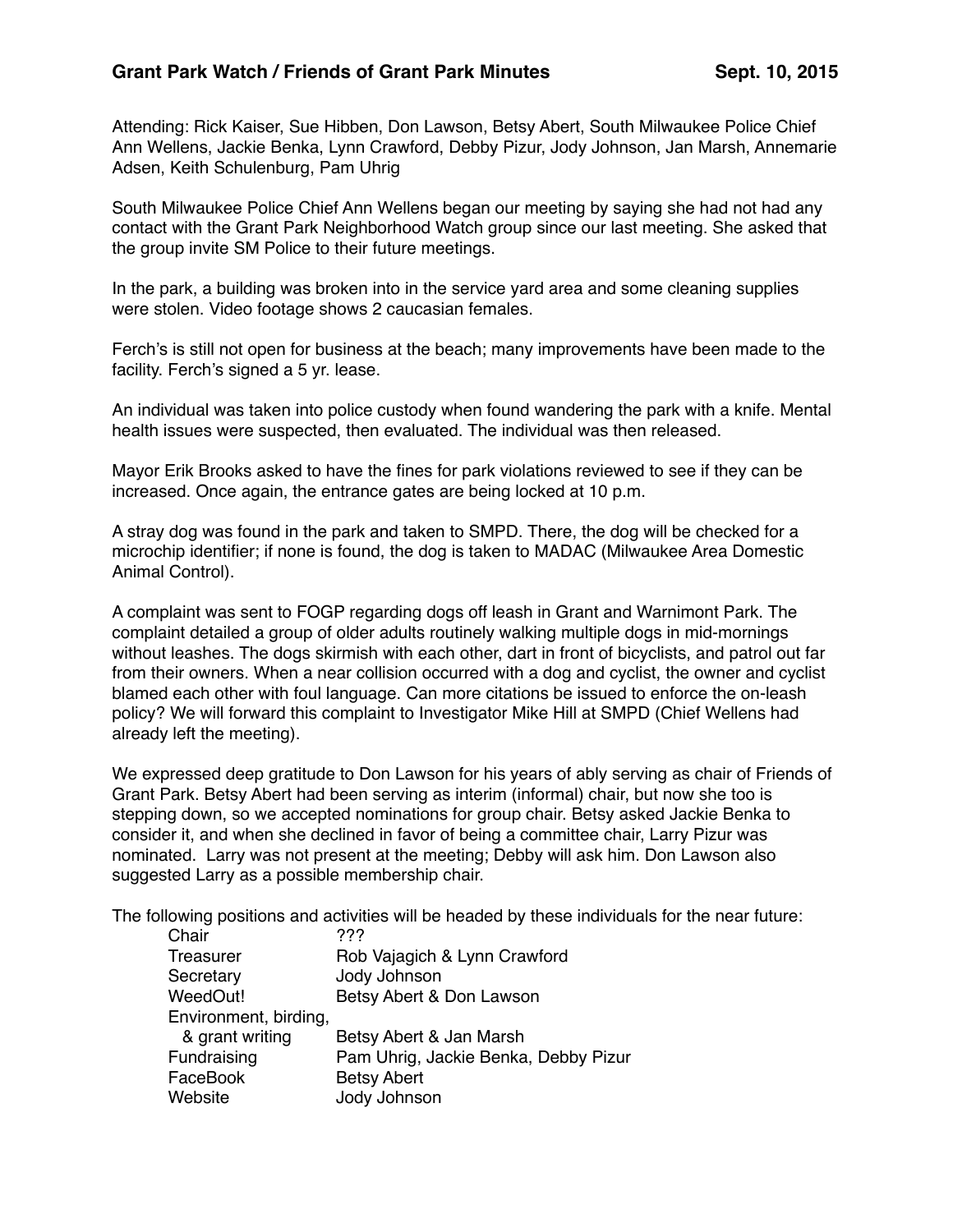Rick Kaiser reported that a scheduled conference call with Parks Director John Dargle about the status of the Cudahy Sportsmen's Club didn't happen. Rick did speak with Parks Chief of Operations Guy Smith, who said the director would be sending the lease termination letter shortly. Rick's concern is how County Executive Chris Abele will respond.

A post on our FaceBook page from a CSC member asked 'Where is the assistance FOGP offered to find a new site?' Betsy responded that she had researched 3 alternate sites and had forwarded the information to Parks and members of the Club. She also suggested that given the Club's having developed a legal funding relationship with the National Rifle Association, that the club ask for assistance from the NRA to hire a realtor to help them find a new site.

September 19th is the date for Adopt-A-Beach clean-up with a focus on the 7 Bridges trail beach. We are partnering with Alliance for the Great Lakes to be part of a larger coastal cleanup effort with the Ocean Conservancy. Volunteers will be asked to document each piece of trash collected, and to keep a separate count of shotgun wads. Volunteers can pre-register on the [fogp.org](http://fogp.org) website or go to [www.adoptabeach.com.](http://www.adoptabeach.com)

Fundraising plans are going forward for a booth at the Winter Market in South Milwaukee on Sat. Dec. 5th. Jackie Benka suggested a photo sponsorship: work with 3 photographers that feature Grant Park, perhaps framing several of their best to sell at the market. Or use their photos of the seasons in the park in a calendar with dates noted for bird migration arrivals at Grant, Earth Day, WeedOut!, Bluebird's fledging, Pullin'o' the Green, etc.

Lake Michigan Trail Marathon was held on Sept. 6th, with 600 runners participating. The temperatures were brutally hot which may account for a lower turnout than last year. FoGP supplied support at one of the marathon stations.

A 75 foot section of fencing is being constructed by Eagle Scout candidate Alex Burant, using the remainder of fenceposts from the 7 Bridges ravine slope project. He'll rework the fencing to connect to the stairway leading down to the beach.

Jan Marsh looked into the lack of signage designated for the beach rain garden. She spoke to the recipient of the Great Lakes Restoration Initiative grant, Dr. Julie Kinzleman; she said Grant Park was a sub-recipient, so it is parks that needs to follow up on this. Dr. Kinzleman still has some grant money left and offered to let the county use it if needed to create the signage.

We received an invitation to participate in a Bat Week event (Oct. 25 - 31). Sponsored by the US Forest Service, Bat Conservation International & others, they encourage groups to join them in a week that is dedicated to sharing the importance of those flying, furry mammals we love and need - so much. They want to set a world record for the most bat houses built in a single day on October 31st, with a Bat House Building event. We all agreed it was a great idea! What do we do next?

Weed Out is scheduled for Oct. 3rd and Oct. 17th. Don will facilitate this.

Friends of the Mill Pond will host an open house on Sept. 26 and a Haunted House Oct. 24 & 25 at the Mill Pond.